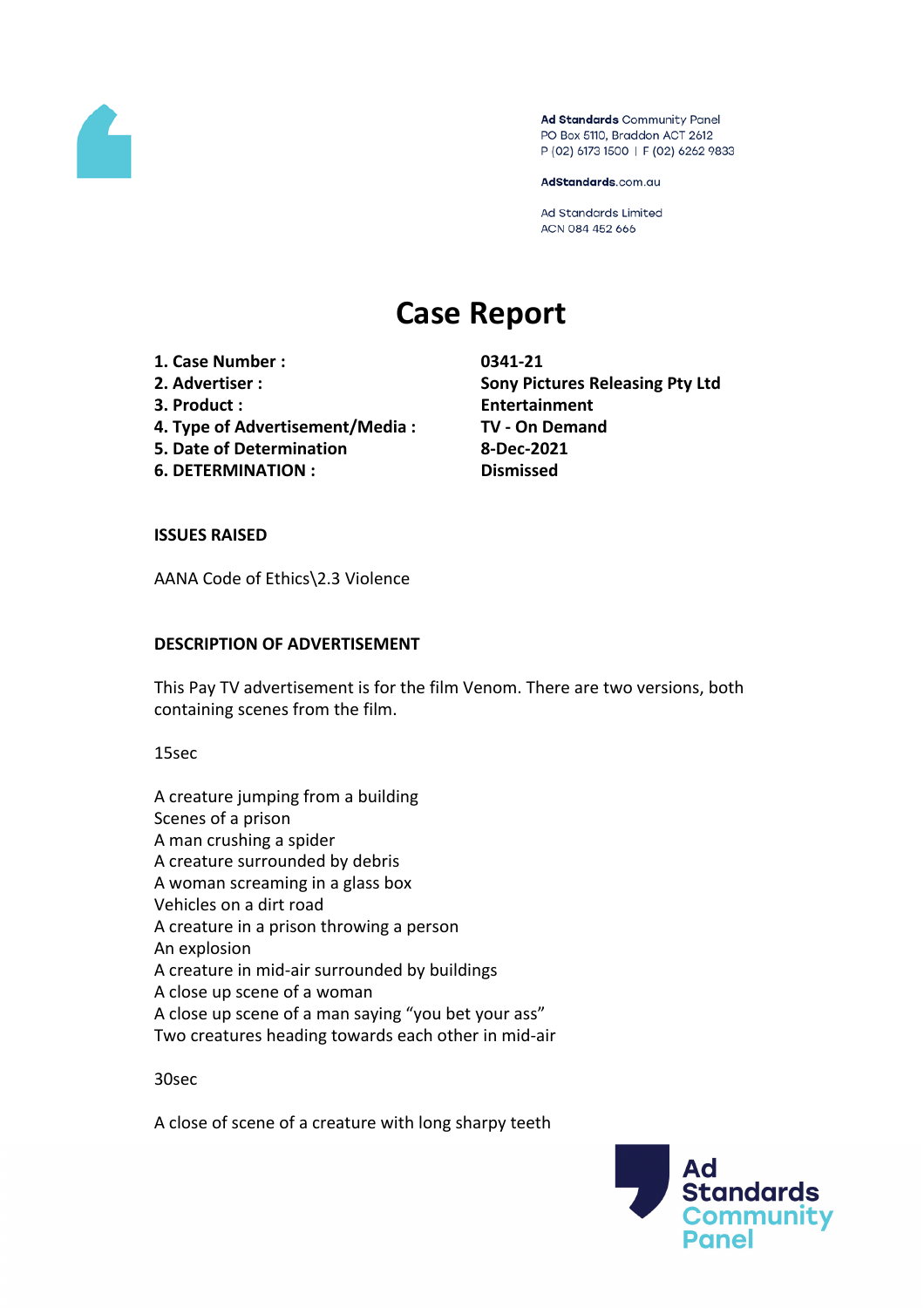

A creature sitting on top of a building A couple having dinner Several close-up scenes of men's faces A man in a prison cell being pulled towards the bars A man licking black sludge off his finger A creature with long sharp teeth A man in a prison uniform dancing outside Vehicles on a dirt road A woman screaming as something collides with her windscreen A creature being shot at by red light Several scenes depicting two creatures

## **THE COMPLAINT**

A sample of comments which the complainant/s made regarding this advertisement included the following:

*The tv ad for the movie Venom Let there be carnage (RATED M) was shown at an inappropriate time slot of 6.12pm while my young children 6 years of age and under were watching. This time slot is generally a family friendly timeframe and shocked my children who were visibly scared of what was being shown, such as 'lifelike' and 'realistic' monsters, with large teeth bared at the screen and the beginnings of fight scenes, resulting in one of my children hiding his face against my body and followed by asking questions such as were the monsters going to get them. What in the world was channel 10 thinking airing an advertisement like that at that time??*

## *It's violent and horrific.*

*I've watched it the last two days while watching different shows on 10 play. To think those normal shows run when children are awake and could be watching those shows is horrifying. The ad gives me the creeps as an adult let alone a child.*

*It is completely unsuitable for younger viewers and shouldn't be on during a family show like master chef. I have to keep blocking my 5 and 8 year olds from seeing it.*

*I object to this ad because it was airing during a family show rated PG when the movie it is advertising is rated M. The images of the people turning into monsters are quite scary for children who could be watching shows rated PG.*

#### **THE ADVERTISER'S RESPONSE**

Comments which the advertiser made in response to the complainant/s regarding this advertisement include the following:

*Advertiser did not provide a response.*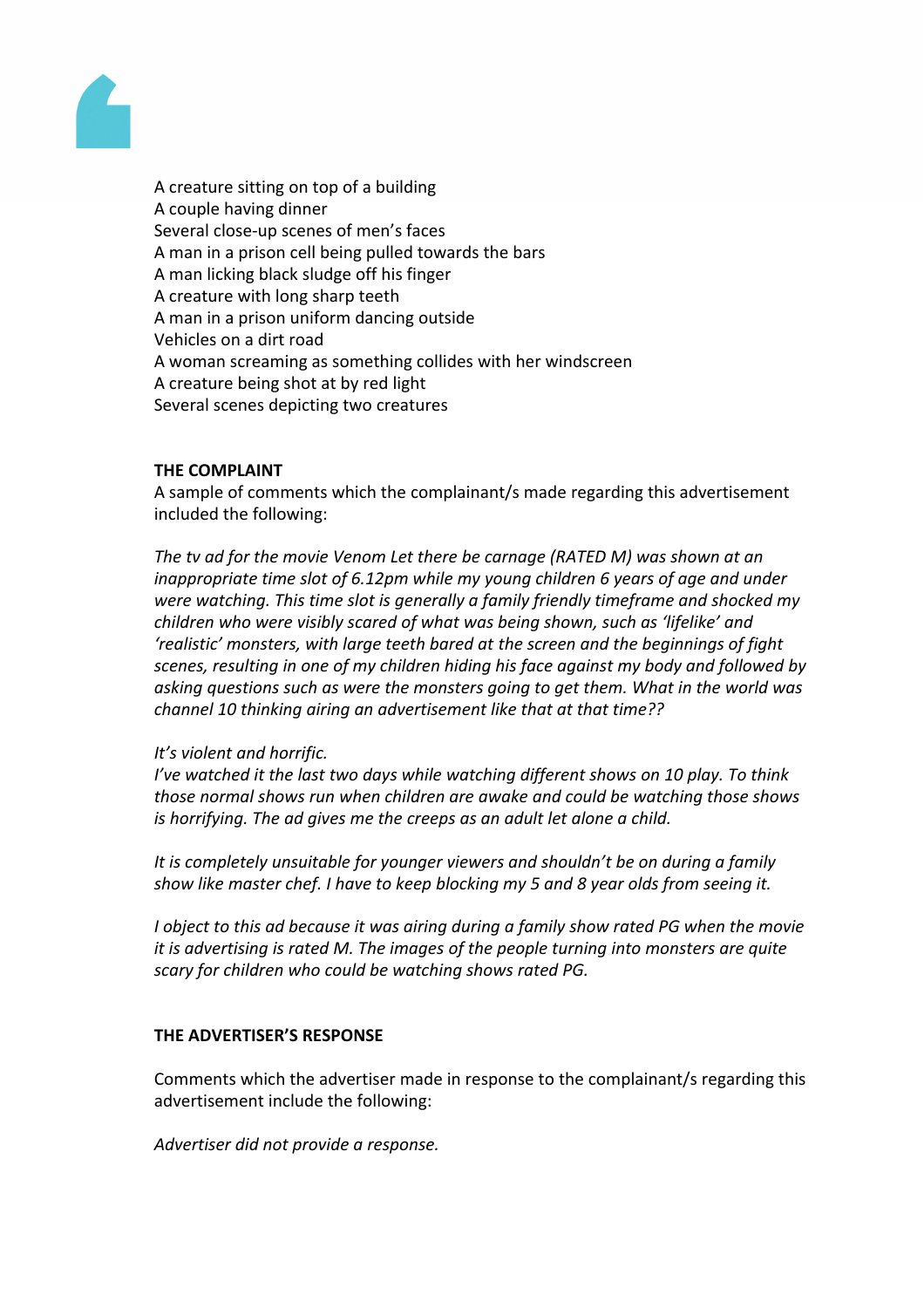

## **THE DETERMINATION**

The Ad Standards Community Panel (Panel) considered whether the versions collectively forming this advertisement breaches Section 2 of the AANA Code of Ethics (the Code).

The Panel noted the complainants' concerns that the advertisement is for a film with themes and images that are inappropriate for children to see and was played in an inappropriate time slot.

The Panel viewed the advertisement and the noted the advertiser did not respond.

# **Section 2.3 Advertising or Marketing Communications shall not present or portray violence unless it is justifiable in the context of the product or service advertised.**

The Panel noted the Practice Note for this section of the Code which states "*Graphic depictions of violence or a strong suggestion of menace have been found to present violence in an unacceptable manner especially when visible to a broad audience which includes children. For example, advertising for violent or horror movies, tv shows or video games should take care not to include images that give the impression that a character has just committed violence against someone (for example, a weapon with dripping blood), was the victim of violence (for example, freshly severed limbs) or is about to commit violence against someone (for example, gun aimed directly at a person or the viewer) where there is a broad audience which includes children".*

The Panel noted that this advertisement was broadcast on TV On Demand which does not require classification and can be broadcast at any time.

## **Does the advertisement contain violence?**

The Panel noted that the advertisement contains action scenes and scenes showing conflict between characters. The Panel considered that the advertisement did contain violence.

## **Is the violence portrayed justifiable in the context of the product or service advertised?**

The Panel noted that the advertisement was promoting a film titled 'Venom: Let There Be Carnage' which is rated M.

The Panel considered that although the advertisement contains action scenes, scenes showing conflict between characters and scenes of characters in distress, the advertisement uses quickly changing scenes which breaks up the sense of suspense created in the advertisement and there is no focus on blood or gore.